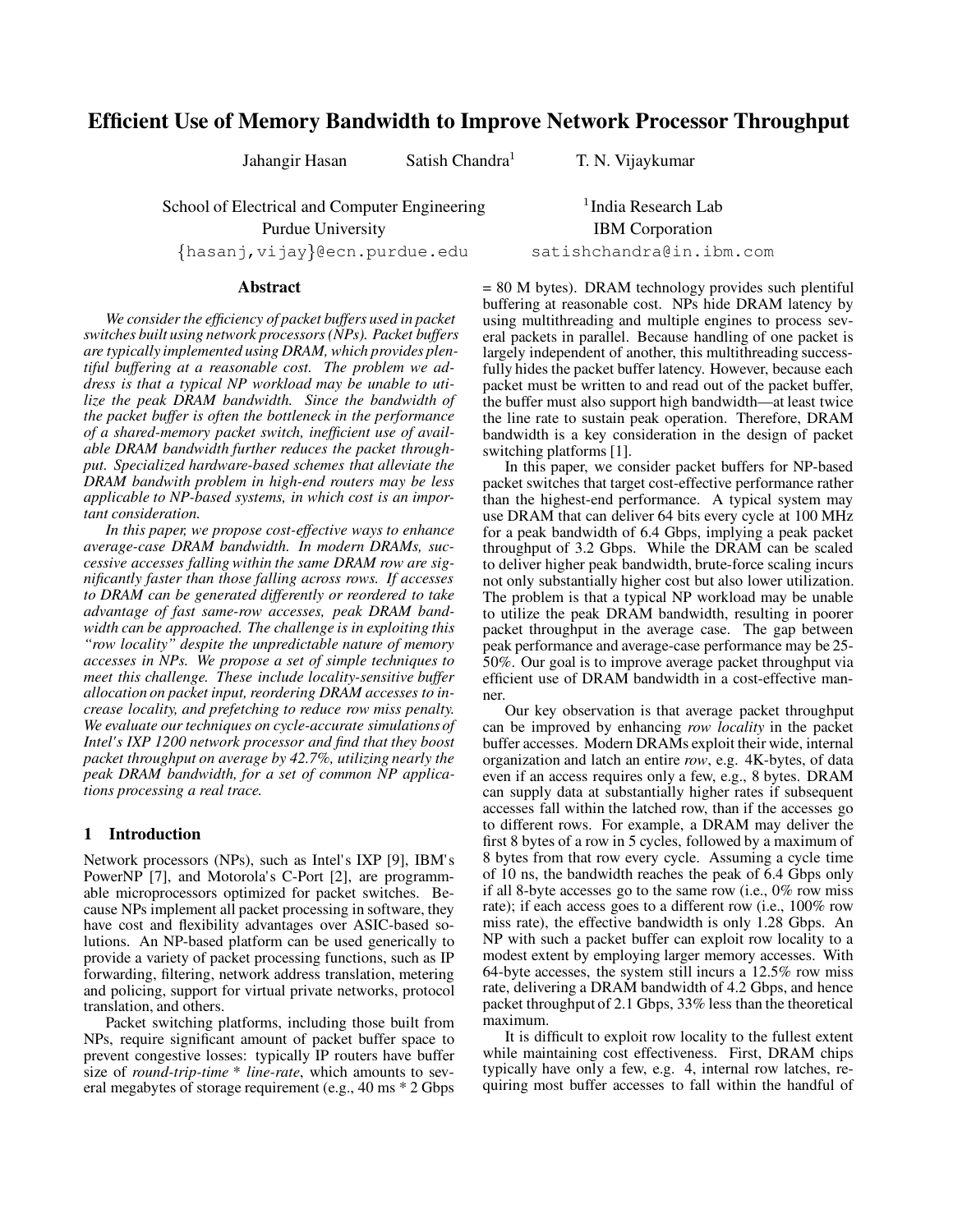rows. Adding more DRAM chips to increase the number of row latches increases system cost. Second, row locality in the sequence of DRAM accesses depends on the mapping of packets to buffers and the order in which packets make buffer accesses. Any scheme to increase row locality must take into account (1) the interleaving of accesses due to the NP's multithreaded nature, and (2) the inherent variability in the amount of processing, and time interval between input and output, of a packet.

While graphics and vector processors exploit row locality via streaming, these processors usually are not multithreaded, and typically handle regular, uniformly-sized data. Because of interleaving of accesses, and variability in the processing time per unit of input data, NPs do not lend themselves to streaming. Routers commonly use an SRAM cache in front of the packet buffer in order to aggregate multiple small accesses to a wide access [4, 11]. (This cache is distinct from a general-purpose processor's cache, whose primary function instead is to exploit reuse of data and *reduce* traffic to DRAM.) The technique in [11] not only aggregates small accesses into a wide access using an SRAM cache, but also uses a wide array of DRAM banks, a wide bus and a sophisticated lookahead mechanism to scale aggregate DRAM bandwidth to match higher line rates. Because its goal is to *guarantee* a certain throughput for highend routers, [11] uses the extra hardware despite the costs, and without concern for DRAM utilization. While networking DRAMs [22] could provide high bandwidth, the cost of these special-purpose DRAMs may be an issue for NP systems. Moreover, networking DRAMs also exploit row locality, and can benefit from our techniques.

We present new, cost-effective techniques to improve the utilization of existing DRAM bandwidth, without depending on an SRAM cache, without explicitly widening memory, and without deploying special-purpose memories. Our techniques can be considered *opportunistic* rather than deterministic, as they improve row locality where opportunity arises, but without giving any worst-case guarantees. Our techniques include the following: (1) *Allocation:* While the common practice of allocating buffer space from a pool of 64-byte units minimizes fragmentation, the buffer pool loses row locality over time. We propose locality-sensitive allocation that attempts to allocate buffer space for contemporaneously arriving packets in the same row. (2) *Access Reordering:* To enhance row locality, we reorder DRAM references such that accesses that are likely to go to the same row are made consecutively in small groups (e.g., 4 accesses), without being intervened by other accesses. We also generate output-side accesses in an order that is more conducive to exploiting row locality. (3) *Prefetching:* For the row misses that occur despite our allocation and reordering, we perform prefetching to overlap a row miss access with the preceding access, if the two accesses go to different internal DRAM banks.

An experimental evaluation of our techniques on a set of common NP applications processing a real traffic trace shows that they can increase row locality substantially, enabling nearly peak utilization of existing DRAM bandwidth. Compared to a reference design based on the IXP 1200, which assumes row misses are inevitable and optimizes for reducing the *cost* of row misses, our techniques provide on

average about 42.7% higher packet throughput by reducing the *number* of row misses. This comparison is representative in that many commercial NPs including the IBM PowerNP [8] and the Motorola C-Port [3] similarly optimize for row misses. The only hardware addition we assume is enlargement of an existing buffer by 3K-bytes. Although our experiments are based on the IXP 1200 for the sake of concreteness, our techniques and results are not specific to this NP (see Section 5.4).

We also compare our techniques to the cache-based technique from [11], adapted for row locality. Because we are aiming for high utilization at a low cost rather than guaranteed performance, our adaptation retains the SRAM cache from [11] as the only additional hardware. Our results show that opportunistic techniques perform comparably to the adaptation, without incurring the expense of an SRAM cache.

The paper makes the following contributions:

- We identify the root causes of the loss of row locality in a typical NP workload.
- We perform a thorough quantitative analysis to show that our techniques achieve significant gains by increasing row hitsin comparison to the alternative strategy of optimizing for row misses.
- Our set of opportunistic techniques is the first to address the bandwidth problem in packet buffers without the use of an SRAM cache and without widening memory.

The rest of the paper is organized as follows. Section 2 provides the necessary background material. Section 3 discusses in detail the challenges in exploiting row locality and Section 4 describes the techniques we propose. Section 5 describes our experimental infrastructure and methodology. It includes a description of the IXP 1200 and the software we used. Section 6 presents the experimental results, and Section 7 discusses related work. In Section 8 we draw some conclusions.

# **2 Background on network processors**

NPs are microprocessors designed specifically to build packet switches [1, 15]. NPs present a close coupling of link-layer interfaces with the processing engine, minimizing overhead; unlike general microprocessors, no device driver is needed. NPs use multiple execution engines–each of which is a multithreaded processor core to hide DRAM latency–to increase their overall computing power. NPs may also contain hardware support for hashing, CRC calculation, etc., not found in typical microprocessors.

Figure 1 shows a schematic of an NP. For our purposes, an NP consists of a set of multithreaded processing engines connected to link-layer interfaces and to the packet buffer. Additional storage is also present in the form of SRAM and DRAM to store program data. In general, processing engines are intended to carry out data-plane functions. Controlplane functions could be implemented in a co-processor, or a host processor. Multiple NPs may be combined to form a distributed packet switch. At least three major NP offerings fall in this broad architecture: IBM's Power NP [7], Intel's IXP [9] and Motorola's C-Port [2].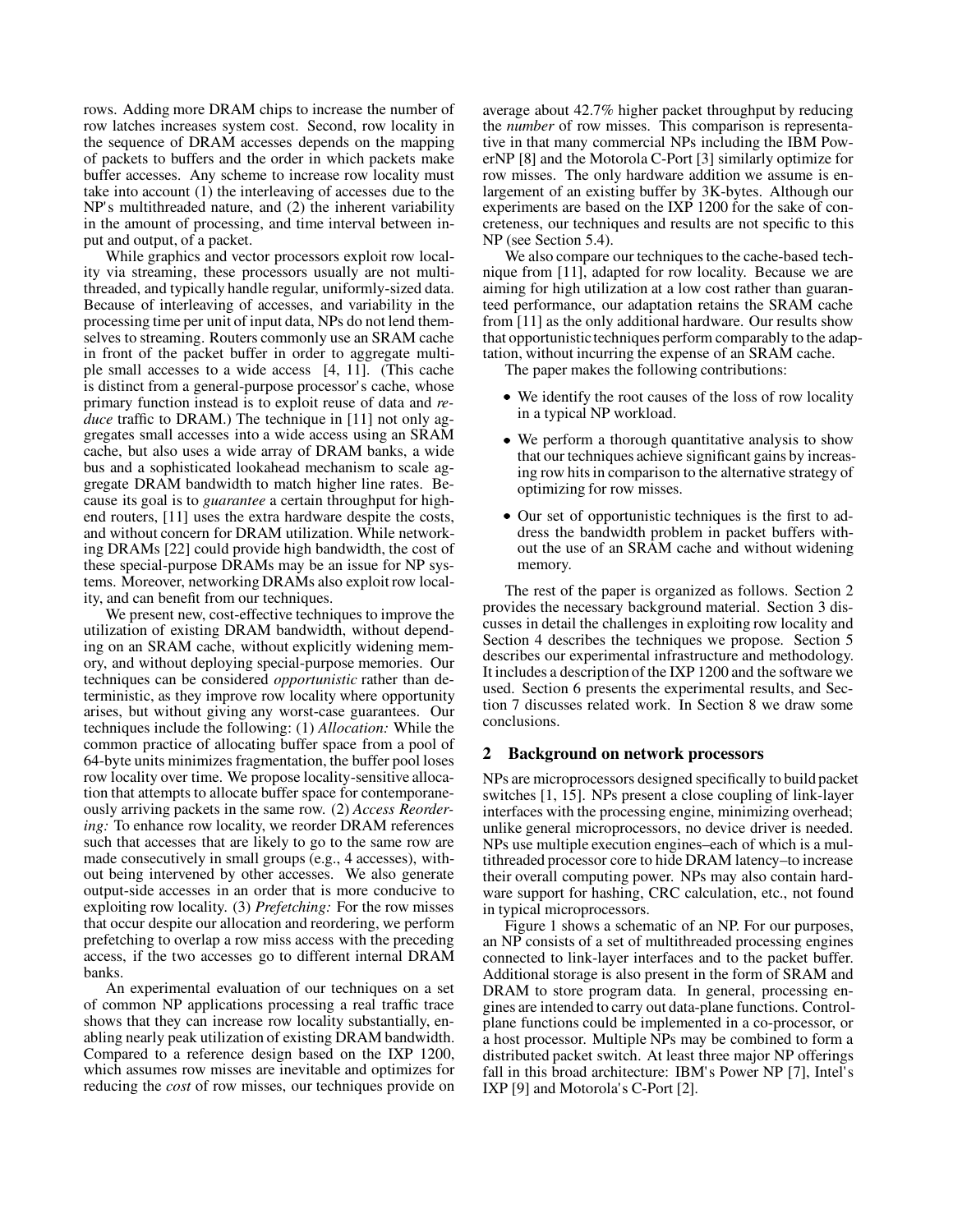

Figure 1: Schematic diagram of a typical NP.

An NPs operation can be explained in terms of a representative application: IP forwarding. (1) A thread on one of the processing engines finds that a new packet has arrived in the receive buffer of one of the input ports. (2) It reads the packet's header into its registers. (3) Based on the header fields, it looks up a forwarding table to determine which output queue the packet needs to go. Forwarding tables are organized carefully for fast lookups [24], and are typically stored in the high-speed SRAM. (4) The thread moves the rest of the packet from the input interface to packet buffer. It also writes a modified packet header in the buffer. (5) A descriptor to the packet is placed in the target output queue, which is another data structure stored in SRAM. (6) One or more threads monitor the output ports and examine the output queues. When a packet is scheduled to be sent out, a thread transfers it from the packet buffer to the port's transmit buffer.

# **3 Problems in exploiting row locality**

First, there are only a small number of row latches available, as there typically are only 2 to 8 internal banks in a DRAM chip. As a result, row locality is *extremely fragile* to maintain, because the probability of a random access falling on a row that is not latched is high. Second, row locality in a stream of DRAM accesses depends both on the assignment of buffer addresses to packets in transit through the NP, and on the order in which these packets make buffer accesses. While one can exercise control over the former, the latter is much more difficult to manage.

Consider the pattern of accesses to packet buffers generated by the IP forwarding application. Each incoming packet  $p$  requires its own buffer space and is assigned one upon arrival. During input processing, p initiates a write request  $W_p$ to the address of its buffer. During output processing, p initiates a read request  $R_p$  to the same buffer address when it is ready to be copied to the transmit buffer.

In the interval of time between  $W_p$  and  $R_p$ , some of the packets arriving after p, denoted  $p_{+1}, p_{+2}, ...,$  will be written to newly-allocated buffers, and some of the packets already residing in buffers when p arrived, denoted  $q, q_{+1}, ...,$  will be read for output. At the time  $p$  is being input, some  $n$ -th earlier packet  $p_{-n}$  (denoted q for clarity) is being output; n



Figure 2: Re-ordering of packets from input to output. The size of boxes show relative packet sizes.

depends on the number of packets in transit in the NP and is determined by the distribution of packet service times. Together, the input and output sides initiate memory accesses as an unpredictable *interleaving* of the two streams

$$
\dots W_q \dots W_{p_{-2}}, W_{p_{-1}}, W_p, W_{p_{+1}}, W_{p_{+2}} \dots
$$

and

$$
\ldots R_{q_{-2}}, R_{q_{-1}}, R_q, R_{q_{+1}}, R_{q_{+2}} \ldots R_p \ldots
$$

where  $W_p$  and  $R_q$  occur consecutively in the interleaving. The upshot here is that it is difficult to assign buffers to packets in such a way that the interleaved stream of memory accesses generated by the input and output sides will predictably have row locality.

Even if we wish away the interleaving problem, there is another major difficulty in achieving row locality. We implicitly assumed in the previous paragraph that the order in which packets depart the NP is the same as the order in which they arrived. However, in reality there could be a substantial *shuffling*. See Figure 2. Suppose packets marked A through  $E$  arrive as shown in the figure and allocate buffers consecutively in the order  $A, B, C, D, E$ . We sequence incoming packets by the order in which they allocate their buffers—which is the same order in which they initiate their write requests. Let A be  $p$ , B be  $p_{+1}$ , etc. Then, these packets generate the following stream of write requests:

$$
W_p, W_{p+1}, W_{p+2}, W_{p+3}, W_{p+4}
$$

Due to the variability in input-processing times—which depends mostly on packet size—the order of events that each of these packets get placed on an output queue is different from the arrival order. Thus, the *relative* order of the events of enqueuing of these packets could be  $B, C, A, D, E$ ; we emphasize *relative* because it is possible other packets before  $A$  or after  $E$  in sequence might also get enqueued in between.

Because some of these packets may depart from the same output port, and because different output queues may have different occupancy at any instant, these five packets may reach the heads of output queues in yet another relative order:  $E$ ,  $B$ ,  $C$ ,  $A$ ,  $D$ . The stream of read requests they initiate for departure is the following:

$$
R_{p_{+4}}...R_{p_{+1}}...R_{p_{+2}}...R_{p}...R_{p_{+3}}
$$

which is substantially different from their write request stream; ellipses denote possible intervening reads from other headof-queues in the general case.

If the output ports implement some QoS policy other than FCFS, the packets' QoS characteristics could cause even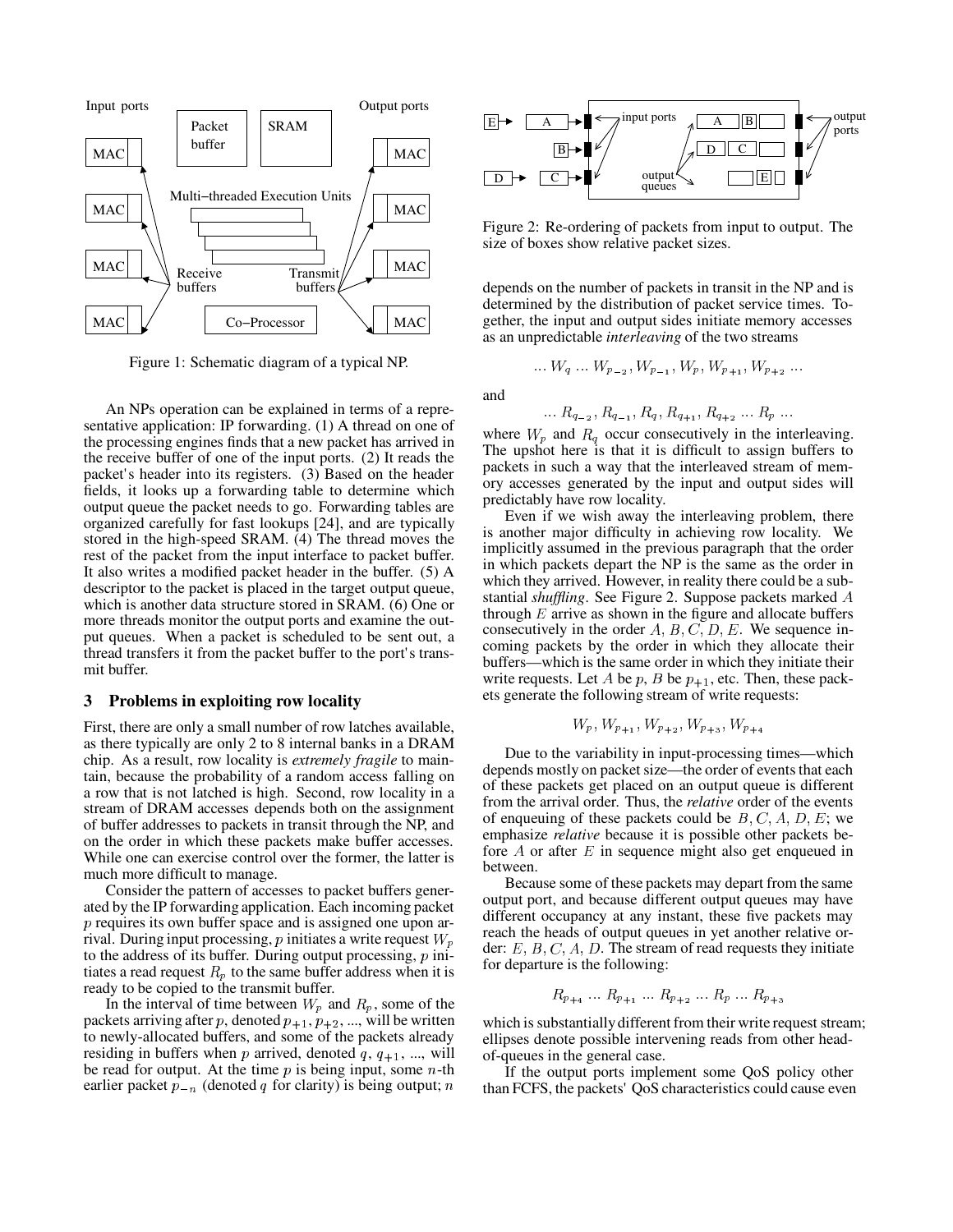more shuffling. The only constraint routers must follow is that packets within each flow, e.g.  $C$  and  $D$ , must depart in the order in which they arrived. The upshot here is that even if we allocate buffers such that the input-side accesses have row locality, there is little reason to expect row locality on the output side, due to significant shuffling in the departure order of packets.

# **4 An opportunistic approach**

Given these problems, and given the limited degree of control we have—mapping packets to buffer addresses upon their arrival—we propose the following *opportunistic approach* to exploiting row locality.

- 1. We allocate buffer space on arrival of packets in a way that achieves good row locality at least on the inputside processing of packets.
- 2. To counter interference, we reorder some DRAM accesses in a small window to take advantage of row locality when the opportunity arises.
- 3. To counter the effect of shuffling in the NP, we generate DRAM accesses on the output side in a slightly modified order when the opportunity arises.
- 4. For situations in which we cannot improve row locality, we also propose a prefetching scheme at the DRAM controller to reduce row miss penalty.

In the following discussion, we assume that all DRAM references are accesses to the packet buffer. Otherwise, however carefully we manage row locality for accesses to the packet buffer, there may be other data structures in DRAM and accesses to those may interfere with packet buffer accesses. This assumption is reasonable because most NPs today are equipped with either separate DRAM banks or SRAM for such auxilliary data structures.

# **4.1 Contiguous allocation on input**

Row locality from the perspective of input side can be maximized if packets  $p, p_{+1}, p_{+2}, \dots$  are allocated buffers close together in space and therefore are likely to write to the same row. This means that we must allocate only as much space to each packet as necessary, and allocate packets contiguously in address space.

Many packet buffer management schemes use a *fine-grain* approach and rely on a pool of available 64-byte "cells" to avoid fragmentation in variable-size-packet traffic. An incoming packet procures just enough cells to store the entire packet; these cells are freed upon transmit. With this scheme, after a few allocations and de-allocations have taken place, cells in the pool are likely to be randomized in terms of their addresses, even if the pool was initially populated with locality in mind. There is no guarantee of row locality in cells allocated to packets arriving together.

In our *linear* allocation approach, we view buffer space simply as one large array. We maintain a global allocation *frontier* and allocate only the required amount of memory, in granularity of 64-byte cells, simply by advancing the frontier. By design, fragmentation is not a problem. When the allocation frontier approaches the end of the buffer space, it wraps around to the beginning. To deallocate a packet, we partition the buffer space into 4K-byte pages, and maintain counters that track the number of free 64-byte cells in each page. When a packet departs, we increment the counter corresponding to the packet's page. Returning discontiguous pages to the free pool may incur significant processing overhead. To avoid this overhead we do not reclaim an empty page as soon as it becomes empty. Rather, we allow the allocation frontier to wrap around and if the allocation frontier finds the contiguously-first page to be empty, the page is reclaimed and reused. If the page is not empty, allocation does not skip over the page but instead waits for the page to become empty.

It is possible that the allocation frontier stalls even though some non-contiguous pages are empty. Packets belonging to a slow-draining port can stall the allocation frontier, causing severe underutilization of the packet buffer memory. To address this problem, we propose *piece-wise* linear allocation. This scheme is a middle-ground between the fine-grain scheme, which has no underutilization problems but little locality, and linear allocation, which has high locality but severe underutilization problems. In piece-wise linear allocation, we maintain a pool of moderate-size (e.g., 2K-byte) pages, avoiding the fine-grain scheme's locality problems. At the same time, we avoid linear allocation's underutilization problems by returning a page to the free pool as soon as it becomes empty. We retain the global allocation frontier, except that it points to the start of free space in the mostrecently-allocated (MRA) page. For an incoming packet, we allocate only the required amount of memory, similar to linear allocation. When a new packet cannot be fit in the space remaining in the MRA page, a new page is allocated and the allocation frontier is set to the first byte in the new page. For deallocation, we maintain counters for each page, similar to linear allocation.

Piece-wise linear allocation still has internal (i.e., withinpage) fragmentation problems, albeit less severe than the underutilization problems of linear allocation. Fragmentation and row-locality impose fundamentally conflicting requirements on the allocation scheme and it is hard to simultaneously fulfill both requirements.

One limitation of our techniques is that the software must be able to extract a packet's size from the packet header before allocation, a requirement not shared by fine-grain allocation.

# **4.2 Batching to prevent interference**

If the input/output interference is such that  $W_p$  and  $R_{p-n}$ happen consecutively, it is likely that they access different rows, because the allocation frontier from  $p_{-n}$  to p can advance over several rows in general. We propose to serve the stream of memory requests arriving at the DRAM's controller in a different order: service the stream of read requests and the stream of write requests in small *batches*, rather than in the order in which they arrive.

It is convenient to assume two physical request queues at the DRAM controller, one for read requests and one for write requests. In fact, high-performance DRAM controllers often have multiple request queues, e.g., a separate one for each bank. The decision to switch from servicing reads to servicing writes, or vice versa, depends on one of three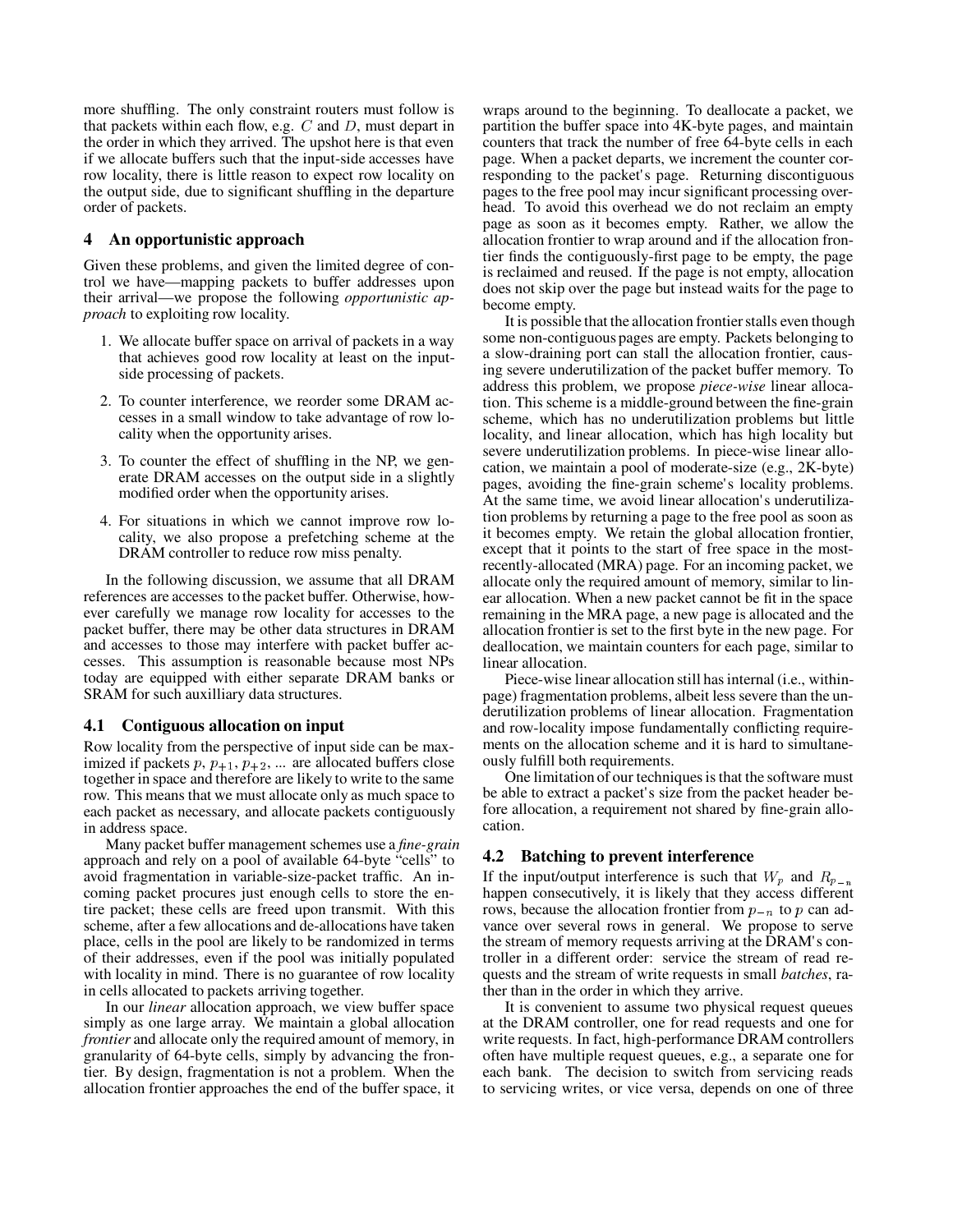events, whichever occurs first: (1) The next element on the current queue would definitely cause a row miss; (2) Some  $k$  requests from that queue have been processed; (3) The current queue becomes empty before  $k$  items have been handled. Batching depends upon some amount of internal queuing at various places inside the NP. We have found in our experiments that a small value of  $k$ , e.g. 4, works well. If a large value of  $k$  is chosen, it may either cause congestion on input links or starve output links, degrading overall performance; however with small batch sizes such issues do not arise. Batching does not interfere with QoS, as it does not alter the sequence of output events as dictated by the output scheduler.

# **4.3 Blocked outputs for output locality**

The order of read requests generated from the output side depends on the output scheduler, which examines the output ports, and then schedules packets from output queues to be copied from the packet buffer over to a transmit buffer. In order to serve output ports evenly, the output scheduler must not permit a long packet to monopolize the read request queue. Therefore, it schedules only a small, fixed-size "cell" from a packet to be read at a time, which causes packets from multiple queues to be read out from the packet buffer in an interleaved fashion. By choosing a small cell size, only a small amount of transmit buffer is needed in front of the output ports.

The trouble with output scheduling as just described is that there is no locality to be found *across* packets at the heads of output queues, owing to shuffling (Section 3). Our experiments (Section 6.5) show that packets at heads of output queues can access so many rows that no permutation of a "frontier" of read requests will have better row locality. The only locality to be found on the outputside is *within* the cells that comprise a large packet.

In order to exploit this intra-packet locality, we propose to modify the output scheduler so that it transfers up to a block of  $t$  cells belonging to the current packet from the packet buffer to transmit buffer. We also assume an increase in the space available at the transmit buffer by a factor of  $t$ , so that for each port,  $t$  cells can be read out from DRAM at a time. With this change, we reduce the spread in the row addresses generated by the output side in any given window of time, which enhances locality. Setting  $t$  to a small value, say 4, works well in practice  $(t = 1$  in the original scheme), and is also a reasonable increase in capacity (1K to 4K bytes). A large value of  $t$  may have a detrimental effect on performance, as it could lead to one of the output queues monopolizing DRAM bandwidth at the expense of others; for small  $t$ , this issue is not a concern. Blocked output does not interfere with QoS: in essence, it creates a larger cell size and any QoS policy should be oblivious to the cell size.

# **4.4 Precharging and prefetching**

When a memory access is a row hit, only a column access strobe (CAS) needs to be performed. However, upon a row miss, a new row must be fetched into the row latch of the accessed DRAM bank. First, the bank is *precharged*, then a row access strobe (RAS) for the required row is performed. DRAM controllers takes advantage of internal banking by



Figure 3: Precharging and Prefetching. The cases shown correspond to the three cases in the text, with left queue current in each.

overlapping precharges of one bank with data transfers of another. We present a DRAM controller policy that optimizes performance assuming most accesses are row hits.

First, we precharge a bank lazily, when we know an impending access is going to access another row in the bank and a RAS is inevitable. By contrast, a DRAM controller that optimizes for row misses might prefer eagerly precharging an idle bank, in anticipation that a future reference to a row in that bank can have a smaller row miss servicing time. That policy can be counter-productive if row hits are expected—as we intend to be the case—because eager precharge will have discarded the contents of the row latch even if a subsequent access were to the latched row.

Second, we also issue the RAS to hide the RAS latency, essentially *prefetching* the row into the row latch. To determine impending accesses, we exploit the fact that the DRAM controller can examine the heads of read and write request queues. As in batching, we maintain a single read and a single write queue at equal priorities, but our strategy works with or without batching.

When our DRAM controller processes the head item of one of the queues, it dequeues the item and processes its request. During the processing of that request, it also examines the new head of the same queue and performs one of the following actions (See Figure 3):

- 1. If the address is to another bank, and the addressed row is already latched, it does nothing further.
- 2. If the address is to the other bank, and the addressed row is not latched, issue a precharge to that bank followed by a RAS for that row.
- 3. If the address is a different row of the current bank, or if the current request was the last in a batch of  $k$ requests, then it peeks at the address to be requested by the head item of the other queue. It performs steps 1 and 2 above for that address.

In the third case, even after switching to another queue, we might incur a row miss. Since we assign rows to  $b$  banks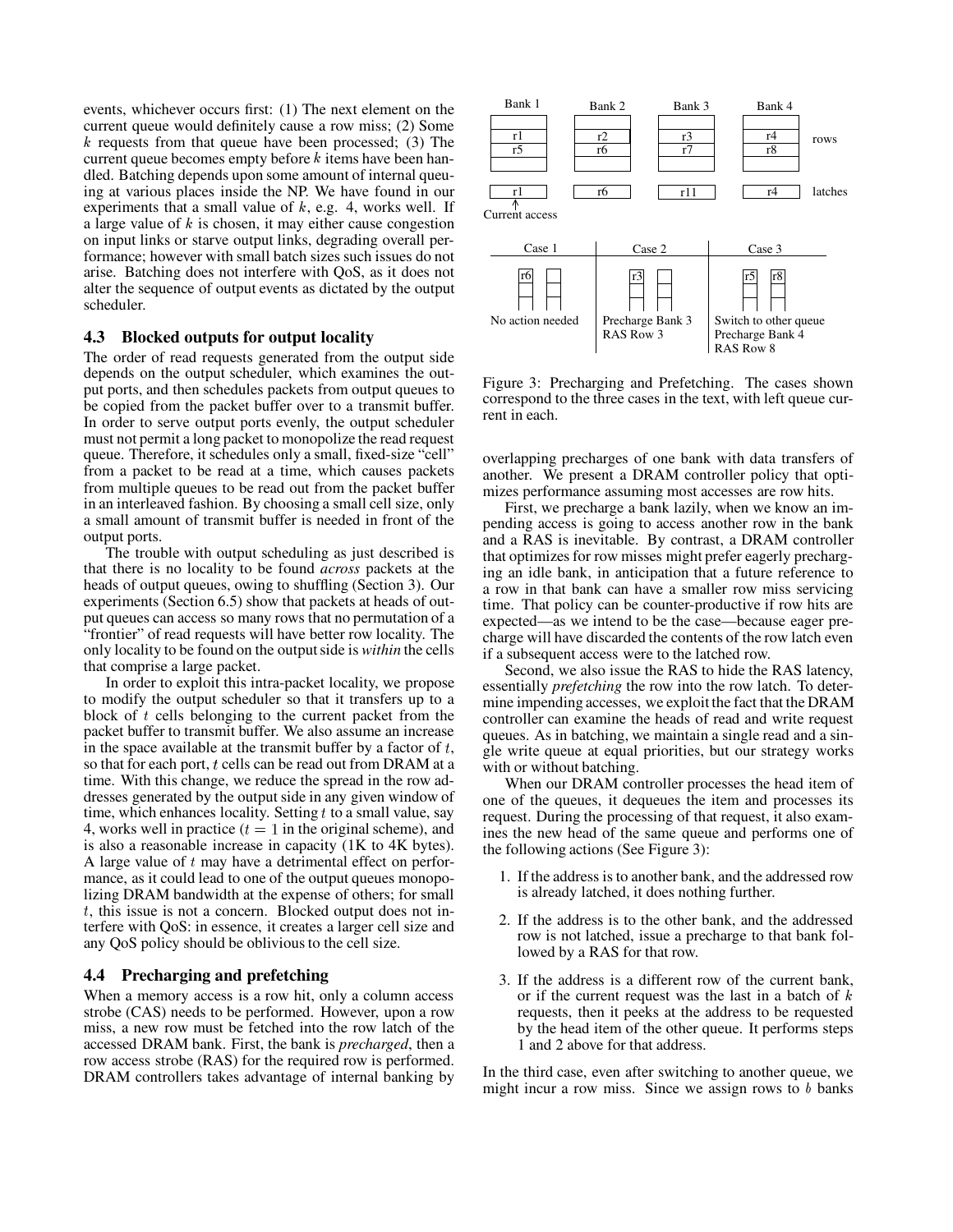

Figure 4: Caching the head and tail of each output queue. The arrows denote a wide transfer of data. Only the  $i'$ th queue is shown.

round robin, there is a  $1/b$  chance the next address would map to the current bank. Clearly, having more banks decreases the chance of a bank conflict preventing a prefetch.

For our DRAM configuration, the precharge and prefetching actions outlined above can be completed by the controller in the "delay slot" of an 8-CAS access, but may be only partially completed under narrower accesses. When they are not completed, the latency of the RAS is exposed to the subsequent access.

# **4.5 Wide accesses via caching**

Although a traditional SRAM cache in front of the packet buffer is not helpful because of the streaming nature of NP workloads, it is still possible to use a cache-like SRAM structure for widening accesses to the packet buffer. The scheme presented in this section is derived from [11]. We have adapted it as follows: (1) We exploit row locality in internal banks rather than the original scheme's parallel transfers from multiple external banks, which incurs additional costs in memory and bus. (2) Unlike the original scheme, which intends to satisfy deterministic bandwidth guarantees, we do not use a lookahead buffer and we do not assume a hardware implemented algorithm to make use of a lookahead buffer. These changes are made to produce a relatively less expensive memory system, one that only improves the average case rather than guarantee worst-case performance.

The idea behind this adaptation is to cache the prefix (or tail end) and suffix (or head end) of each output queue separately in SRAM. When a newly arrived packet destined to some output queue makes its write request to packet buffer, the request issatisfied by storing packet data into that queue's prefix cache. When the space in the prefix cache dedicated to a given queue is full, the set of consecutive cells from the cache are written to the DRAM in a wide accesses. For this approach to work, the packet buffer space for packets in each output queue is allocated linearly. The output side works in the same way. The read requests coming from the output scheduler are serviced by the suffix cache, which is refilled periodically from DRAM in a wide access. See Figure 4. If the size of the prefix (or suffix) that is cached per queue is 4 cells of 64-byte each, then this technique essentially widens DRAM accesses to 256 bytes, bringing down the miss rate by a factor of 4.

The cost of the adaptation is the cost of the additional SRAM cache. If the cache accomodates  $m$  cells per queue, and there are q output queues, then storage of  $2 \times m \times q$  cells is required [11]. For 64-byte cells,  $m = 4$  and  $q = 16$ , this is 8K-bytes. If a system is designed for running multiple output queues per port for QoS, the value of  $q$  could be much larger; a realistic 8 queues per port implies  $q = 128$  and 64K-bytes of SRAM cache. Adding a large SRAM cache is significantly more expensive, either off-chip or on-chip, than merely increasing the existing on-chip transmit buffer by 3K-bytes. Because we rely only on intra-packet locality, the transmit buffer increase is agnostic to the number of output queues per port.

For DRAMs with internal banking, the prefetching optimization of Section 4.4 can be used in combination with the cache-based scheme presented here. Section 6 presents a quantitative comparison of our approach with the cachebased scheme with and without prefetching.

# **5 Methodology**

We use three common NP applications processing a real traffic trace on an Intel IXP 1200. Although we base our evaluation on the IXP 1200, we believe that the IXP is representative of commercial NPs in key architectural aspects, as discussed in Section 5.4.

# **5.1 Hardware**

The IXP 1200 consists of six 4-way multithreaded "microengines" for traffic processing, a StrongARM core for controlplane functions, a controller for off-chip SRAM, a controller for off-chip DRAM, on-chip scratchpad memory, and receive and transmit "fifos", which are receive and transmit buffers that interface both with I/O ports and microengines. Transfer of data between the fifos and DRAM, or between the fifos and registers, is carried out explicitly by memory instructions. For DRAM accesses, a single instruction can transfer up to 64 bytes of data between fifo and DRAM, or 32 bytes between registers and DRAM; the smallest DRAM access is an 8-byte quantity, which is the bus width on this system. Typically, a memory instruction also switches context to another thread to tolerate latency. We defer a description of IXP's DRAM controller until Section 6.2.

# **5.2 Software**

We use three representative NP applications for our experiments: IP forwarding, network address translation (NAT), and firewall. We briefly describe these applications pointing out their similarities and dissimilarities.

We use *L3fwd16*, a sample IP forwarding software that comes with an SDK provided by Intel [10]. This application performs Layer 3 (IP) forwarding for 16 100-Mbps Ethernet ports. Input and output processing in *L3fwd16* closely follows the description in Section 2. In terms of packet buffer accesses, for input of the first 64 bytes of a packet, it makes a 32-byte write for the modified header and a 32-byte write for the remaining cell. The rest of the packet is stored in 64 byte writes (except possibly for the end-of-packet). On the outputside, reads from the packet buffer are all 64-byte wide (except possibly for the end-of-packet). *L3fwd16* maintains a single FIFO queue per output port.

*NAT* translates network addresses for 2 1-Gbps ports. For each packet, it computes an index using the source and destination IP addresses, and the source and destination port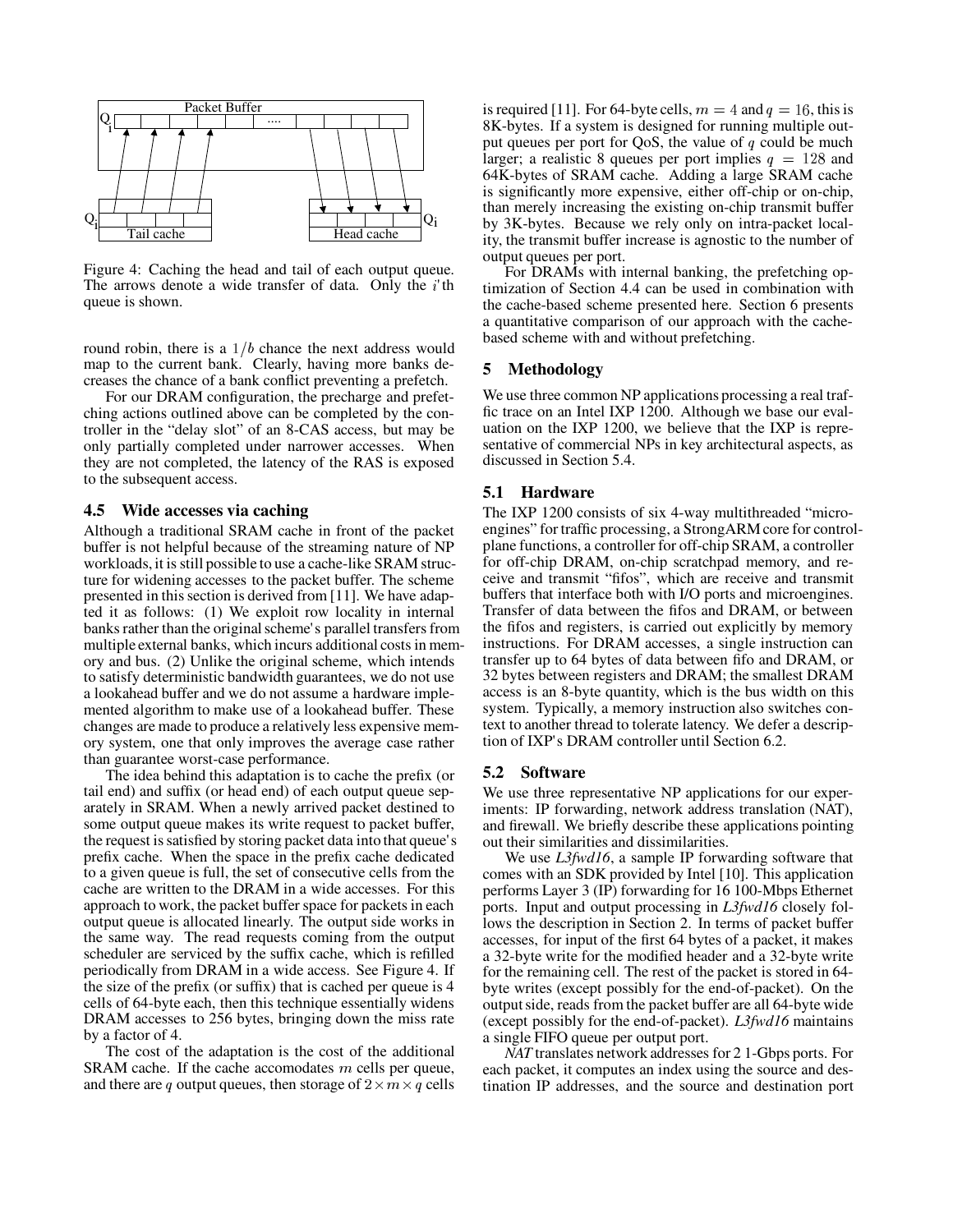numbers. Using this index, it looks up a hash table to retrieve a replacement address and port. Unlike *L3fwd16*, *NAT* needs to look up and modify the TCP header. Therefore, the first 64 bytes are read into microengine registers, modified, and then written to the packet buffer, all in 2 32-byte transfers. The rest of the packet is processed similarly to *L3fwd16*. *NAT* differs from *L3fwd16* in that (1) *NAT* dynamically updates the hash table when TCP SYN or FIN packets are encountered. Because the hash table resides in SRAM, *NAT* generates many SRAM accesses. (2) Due to the NP's multithreading, the hash table updates have to be atomic, requiring lock and unlock operations.

*Firewall* is also implemented for 2 1-Gbps ports. The application first extracts values for various fields from the packet headers and then walks through a list of templates against which the values are matched. Based on the matches, it decides whether to forward or drop the packet. For instance, a firewall may be configured to drop packets with a directed broadcast, or packets sent from a particular source. A key feature distinct from the previous applications is that the templates are stored in the NP's SRAM as a linked list. *Firewall* traverses this list for each packet, generating more SRAM accesses than the other applications. In general, *Firewall* performs more computation per packet than the other applications considered.

All the applications dedicate the first four microengines (16 threads) to input processing, mapping threads statically to input ports, and the last two (8 threads) handle output processing. In all the applications, buffer allocation is done by popping from a shared stack of fixed-size, 2K-byte buffers; IXP 1200 has hardware support for operations on a shared stack that resides in SRAM.

# **5.3 Simulation infrastructure**

We build on the IXP 1200 simulator provided with Intel's SDK. This execution-driven simulator models the details of the IXP 1200 and provides cycle-accurate execution time statistics. We disable the simulator's DRAM module, and plug in our own DRAM module to respond to the simulator's DRAM requests. Our DRAM module's outputs are fed back to the simulator in a timing-accurate manner. We have validated our DRAM module against the simulator's.

The NP applications executing on stock IXP 1200 are compute bound—even if we improved DRAM bandwidth via row locality, we would not see any improvements in overall throughput. In the following table, we show the utilization of the microengines, for *L3fwd16*, to justify this claim.

| Configuration |                 | Packet Size in bytes |         |         |
|---------------|-----------------|----------------------|---------|---------|
|               | (uEng/DRAM Mhz) | 64                   | 256     |         |
| 200/100       | uEng idle       | $8.0\%$              | $8.1\%$ | $8.1\%$ |
|               | DRAM idle       | 13.4%                | 12.3%   | 11.0%   |
| 400/100       | uEng idle       | 31.5%                | 31.0%   | 32.0%   |
|               | DRAM idle       | $1.1\%$              | 1.2%    | 1.3%    |

We see that for various fixed packets sizes (based on a synthetic trace), the system using processor clock of 200 MHz and DRAM clock of 100 MHz is completely compute-bound. However, when the processor speed is scaled up to 400MHz and DRAM speed stays at 100 MHz, the system is no longer compute-bound. Because processor speeds improve at a much faster rate than memory speeds, we believe that future NPs will be DRAM-bandwidth bound rather than compute bound.

In all our experiments, we simulate processor at 400MHz and DRAM at 100 MHz. To ensure that any potential increase in throughput we measure is not limited by finite speed ports, but rather by the system's processing speed, we scale port speeds in the simulator so input threads always have a packet available to process, similar to [23].

We use a real, edge-router traffic trace, *IND-1027393425- 1.tsh* from [18]. The average packet size for the is trace is 540 bytes. Our experiments forward tens of thousands of packets, running the simulations for 24-hour periods.<sup>1</sup> We also did these experiments with a synthetic trace generated by the Packmime tool [5] and found the results obtained to be similar to those presented here.

# **5.4 Generality of our results**

We argue that neither the problems in exploiting row locality, nor our proposed solutions are specific to the IXP. The basic premise of this paper is that NPs use DRAM for packet buffering. This premise is true for all commercial NPs including the Intel IXP 1200, IBM PowerNP [8], and Motorola C-port [3]. Our claim is that exploiting row locality to improve throughput is hard because NPs are multithreaded and introduce shuffling and interleaving. This claim is also true for all the above NPs. Our solutions involve allocation in software, modifying the DRAM controller for batching and prefetching, and lengthening the transmit fifo for blocked output. All the above NPs do allocation in software, use a DRAM controller to interface to the DRAM, and use the equivalent of a transmit fifo to buffer parts of packets in between DRAM and the output ports.

We use a design based on the IXP 1200 as the reference point for our results. The salient features of this design: distributing free buffer pools across odd and even banks of the DRAM, and alternating between the odd and even banks for DRAM requests to hide row misses, are common across the IXP, the PowerNP and the C-Port. All these NPs assume that row misses are inevitable and attempt to reduce the cost of row misses, unlike our approach to reduce the number of row misses.

# **6 Experimental Results**

In all the experiments, we report packet throughput (and not DRAM bandwidth) in Gbps (gigabits per second). Because most inexpensive DRAMs have 2 to 4 internal banks, we vary the number of banks as 2 and 4, with rows in our tables marked "2 banks", and "4 banks". Because the impact of each of our techniques in isolation is similar across our applications, we present a detailed analysis of our techniques using *L3fwd16*. Then, we present overall results for *NAT* and *Firewall*.

# **6.1 Opportunity**

In the first experiment, we show the maximum achievable packet throughput assuming perfect row locality. We configured the memory simulator to return row hit timings for

<sup>&</sup>lt;sup>1</sup>We ran some of these experiments for several days each, processing hundreds of thousands of packet, and did not find any change in the relevant statistics.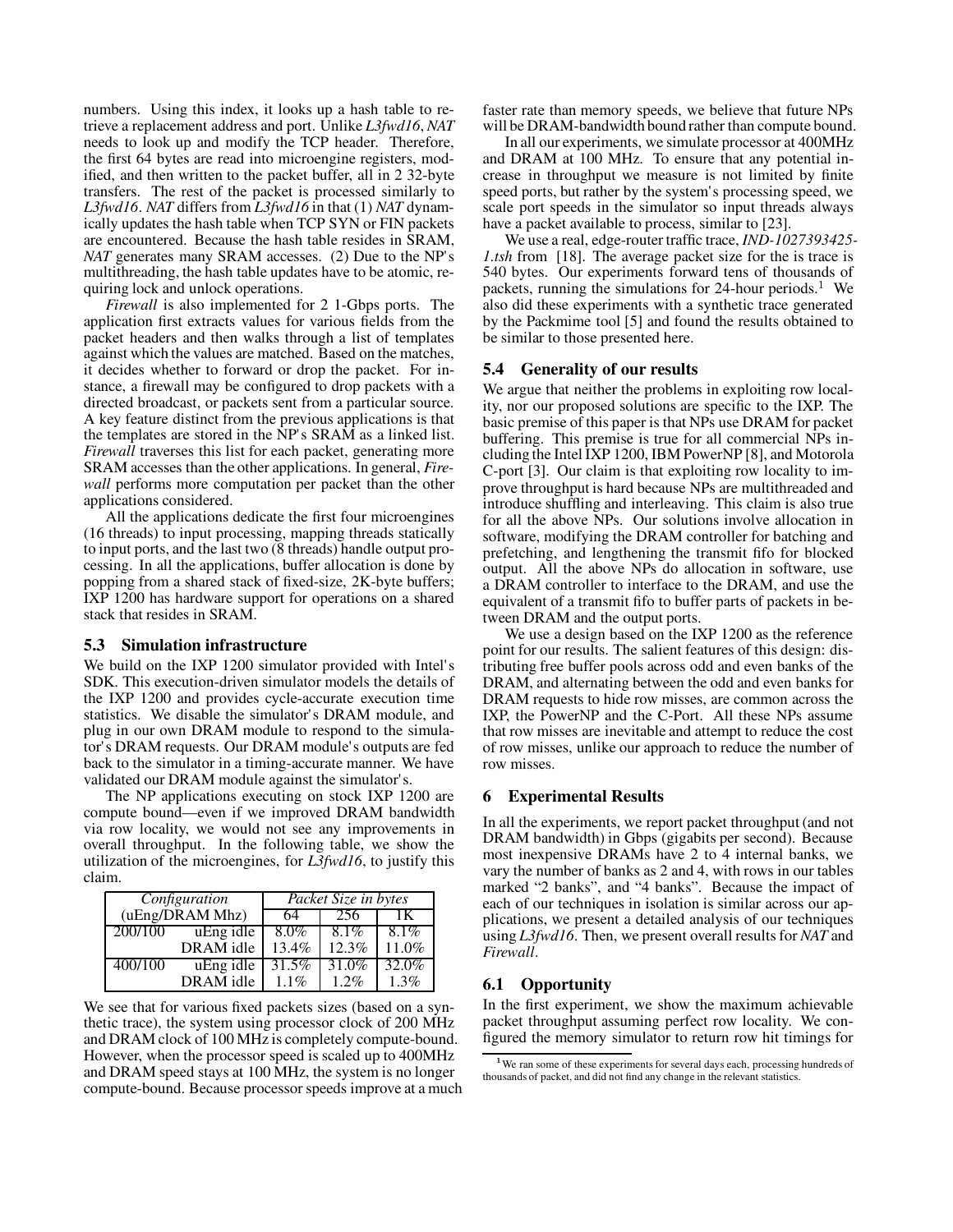all accesses, irrespective of reality. In Table 1, we compare the IXP 1200 reference design, REF BASE, against an idealized REF IDEAL endowed with all row hits. For the ideal case with all row hits, the number of internal DRAM banks is irrelevant, but we vary the number of banks for REF BASE.

Comparing REF BASE and REF IDEAL throughputimproves by 46.2% with 2 banks and by 37.8% with 4 banks, clearly showing the large scope for improvement enabled by row locality. The improvements reduce from 2 to 4 banks as may be expected, because 4 banks allow the system to hide some of the row misses via eager precharges (Section 4.4). The peak DRAM throughput allowed by the 100-MHz DRAM with a 64-bit bus is 6.4 Gbps, corresponding to 3.2 Gbps packet throughput. Thus, REF IDEAL uses 90%, and not 100%, of the DRAM's peak bandwidth. To understand this disparity, we ran the same experiments with the processor scaled to 600 Mhz while keeping DRAM at 100 Mhz, and obtained only 93.7% DRAM utilization. The scaled run establishes that the utilization is less than 100%, due not to compute-boundedness but to imperfect computation-memory overlap inherent to *L3fwd16*.

#### **6.2 Baseline**

Because REF BASE assumes row misses are inevitable and optimizes for row misses, and we want to optimize for row hits, we make three preparatory changes before applying our techniques. OUR BASE is our starting design which includes the preparatory changes, but not any of our techniques. In the following sections, we evaluate our techniques on top of OUR BASE, and not REF BASE. In this section, we show that these preparatory changes do not give us any performance advantage even before applying our techniques. Note that REF BASE is not unique in optimizing for row misses, the same optimizations are also advocated by the IBM PowerNP [8] and the Motorola C-Port [3].

The three changes are: (1) REF BASE's DRAM controller partitions internal DRAM banks into *odd* and *even*. Inputprocessing engines allocate buffer space alternately from odd and even banks. The controller maintains separate queues for requests to odd and even banks, and services the two queues in strict alternation. While one bank is transferring data in CAS cycles, an idle bank is precharged eagerly to hide the precharge latency when it is accessed next. The only exception to this eager precharge is if the DRAM controller notices in time that the next access is in fact to the bank's latched row. This eager precharge policy is chosen to work well in conjunction with the odd/even queues when row misses are expected rather than row hits. Instead, OUR BASE combines the two pools into one and disables eager precharging to maximize row hits by increasing the chances of buffers falling in the same row. (2) Apart from the odd/even request queues, there is a third, higherpriority queue that is always serviced in preference to the odd/even queues. The output-side requests are handled at a higher priority via the third queue. In contrast, OUR BASE uses two non-prioritized queues–one for reads and the other for writes–to facilitate batching. (3) OUR BASE maps rows round-robin across banks (i.e., row x maps to bank  $i$  and row  $x + 1$  maps to bank  $i + 1$ ). If contemporaneously arriving packets occupy multiple consecutive rows, the rows are latched in their respective banks, allowing row hits to all the

Table 1: Packet Throughput (Gbps) of REF BASE vs. ideal memory for *L3fwd16*

| hanks | REF_BASE | <b>REF_IDEAL</b> |
|-------|----------|------------------|
|       | -97      | 2.88             |
|       | 2.09     | 2.88             |

Table 2: Packet Throughput (Gbps) of REF BASE vs. OUR BASE for *L3fwd16*

| <b>banks</b> | REF_BASE | <b>OUR_BASE</b> |
|--------------|----------|-----------------|
|              | .97      | -93             |
|              | 2.09     | 2.05            |

rows without any contention. In contrast, REF BASE assigns rows 1 through  $\dot{N}/2$  to odd banks, and rows  $N/2$  through  $\dot{N}$  to even banks, to hide precharges by alternating between odd and even banks.

In Table 2, we show the packet throughput achieved by OUR BASE and REF BASE. We see that the two systems perform similarly in each case; our preparatory changes make no difference.

# **6.3 Allocation**

We show the impact of both our allocation schemes in this experiment. REF BASE uses a fixed-size allocation of 2Kbyte buffers, irrespective of the incoming packet size. While this fixed-size scheme enables fast allocation and deallocation, and keeps buffer pool management simple, it fragments memory, especially because small packets can contribute 40% or more of real traffic. In view of this problem, many routers use fine-grain allocation of 64-byte cells (see Section 4.1).

In Table 3, we compare REF BASE using fixed-size allocation against L ALLOC and P ALLOC which are OUR BASE augmented with linear and piece-wise linear allocation, respectively. We also show F ALLOC which uses fine-grain allocation keeping everything else the same as REF BASE. L ALLOC and P ALLOC should exploit row locality in at least the input side; the output side is likely to be disrupted by shuffling due to variability in packet sizes. There is also likely to be some interference between the input and output sides.

Comparing REF BASE against L ALLOC and P ALLOC, we see that L ALLOC achieves packet throughput improvements of 0.5% using 2 banks, and 8.1% using 4 banks, while P ALLOC achieves improvements of 3% using 2 banks, and 7.6% using 4 banks. We do not see much improvements using 2 banks because the input side accesses touch almost 4 rows for L ALLOC and 5.6 rows for P ALLOC (see Table 5), which causes thrashing in the 2 row-latches. With 4 banks, this problem is alleviated yielding higher improvements. We see that P ALLOC is comparable to L ALLOC in performance, but because piece-wise linear allocation has better memory utilization behavior we use P ALLOC as the allocation scheme for the following sections.

Comparing REF BASE and F ALLOC, we see that there is little difference between the two. The fine-grain alloca-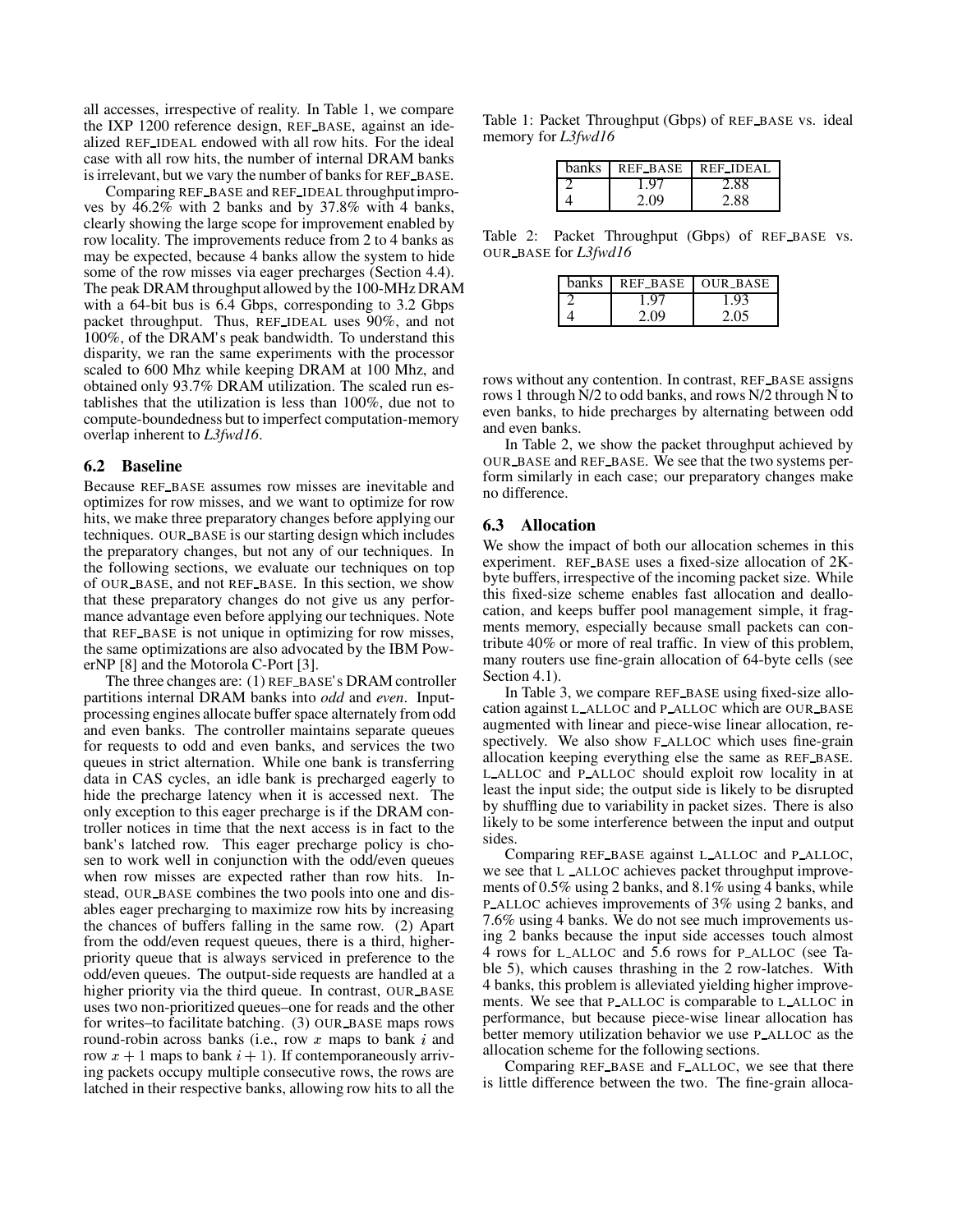Table 3: Packet Throughput (Gbps) of piece-wise linear allocation for *L3fwd16*

| banks | REF_BASE |      | F_ALLOC   L_ALLOC | P ALLOC |
|-------|----------|------|-------------------|---------|
|       | 1.97     | 89   | 1.98              |         |
|       | 2.09-    | 2.04 | 2.26              |         |

Table 4: Packet Throughput (Gbps) of batching for *L3fwd16*

| $banks$ $P_{\text{ALLOC}}$ | P_ALLOC+BATCH |
|----------------------------|---------------|
| 2.03                       |               |
| 2.2                        |               |

tor, over time, draws the chunks scattered throughout memory, as explained in Section 4.1. Hence, F ALLOC has poor row locality like REF BASE. Therefore we continue to use REF BASE, instead of F ALLOC, as our comparison point in the following sections. Note that P ALLOC has neither REF BASE's fragmentation problem nor F ALLOC's poor row locality problem.

# **6.4 Batching**

In Table 4, we compare P ALLOC against P ALLOC+BATCH which augments P ALLOC with batching. Because batching tries to gather accesses together to increase row hits, batching is meaningful only in the presence of our allocation scheme. Therefore, we do not evaluate batching without our allocation. We set the maximum batch size to be 4 (i.e., the number *k* in Section 4.2 is 4). We expect batching to improve upon our allocation by preventing the interference between the input and output sides.

Comparing P ALLOC and P ALLOC+BATCH we see that the 2-bank case does not gain as much from batching because of the input-side not fitting in 2 row latches, as mentioned in the previous section. The 4-bank case does not have this problem, and P\_ALLOC+BATCH achieves a 4% improvement over P ALLOC.

In Figure 5, we show the effect of varying the maximum batch size on the packet throughput (top line graph) and on the observed batch size (bottom bar graph). Because the 2 bank case does not appreciably improve by batching, we do not plot this case in the figure, we plot only the 4-bank case. The maximum batch size is defined as before (e.g., maximum batch size of 2 means upto 2 requests are batched).



Figure 5: Observed batch size and packet throughput vs. maximum batch size for 4-banks

Table 5: Rows touched in a window of 16 references.

| Rows touched I INPUT |     | <b>OUTPUT</b> |
|----------------------|-----|---------------|
| L_ALLOC              |     |               |
| P ALLOC              | 5.6 |               |

However, computing the observed batch size is a little more involved: Because the transfers between the NP and DRAM occur in a mix of different sizes (see Section 5.2) we use the average transfer size as the unit of the observed batch size. For our input trace, this average is 58.4 bytes.

From the top line graph, we see that the packet throughput increases with maximum batch size as expected, peaks at the maximum batch size of 4, and then drops. The bottom bar graph explains this drop: The bar graph shows that while the observed batch size for writes(inputside) increases quickly, the observed batch size for reads (output side) increases slowly. The output side locality is poorer and frequent row misses break up batches. At the maximum batch size of 8, the disparity between input- and output-side batches causes the input side to starve the output side of the DRAM bandwidth, resulting in a drop in packet throughput.

### **6.5 Blocked output**

Before we show the effectiveness of blocked output in alleviating shuffling at the output side, we show the extent of the problem. In Table 5, we show the average number of unique rows accessed by the input and output side requests, at any given instant of time. We see that the output side touches at least 11 rows, showing that the variability in the service times of the packets takes its toll on the output-side locality. Because DRAM accesses touch more than 11 rows at the output side, our throughput in the last experiment (see Table 4) remains far less than ideal, despite using batching. (see Table 1).

To address the shuffling problem, we perform blocked output of up to 4 64-byte cells from the DRAM to the transmit buffer, and we assume the extra cells are buffered in a transmit buffer 4-times deeper than that in REF BASE, as explained in Section 4.3. Using the deeper transmit buffer allows blocked output to be done via 4 overlapped 64-byte transfers, *without* any intervening handshake between the transmit buffer and NP. However, in REF BASE because these 4 transfers occupy the same slot in the transmit buffer, these transfers need to be serialized via explicit handshakes between the transmit buffer and the NP. Consequently, this overlapping enables ideal throughput(i.e., all row hits) using the deeper transmit buffer to be higher than that of REF\_IDEAL, which uses a 1-cell transmit buffer in Section 6.2. Accordingly, we simulate a new idealized case IDEAL++, in which we use the deeper transmit buffer and all DRAM accesses are row hits.

In Table 6, we compare PREV+BLOCK, which adds blocked output to P ALLOC+BATCH, against P ALLOC+BATCH and IDEAL++. We see that PREV+BLOCK improves throughput over P\_ALLOC+BATCH by as much as 25.9% and 18.8% in the 2- and 4-bank cases, respectively. The disparity between the two cases is due to the input-side spread of 5.6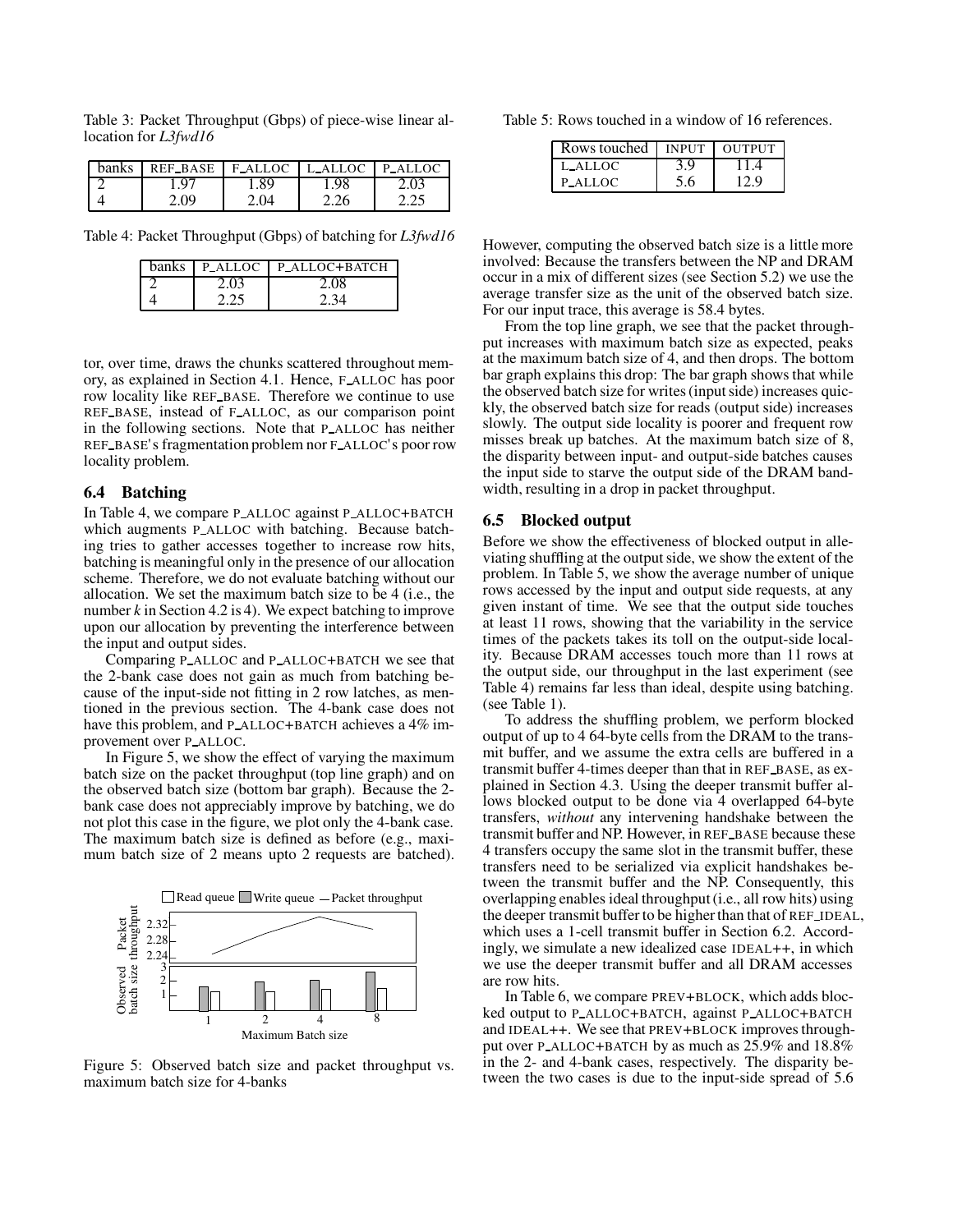|                     | 2.08                                     |                |                    | 2.62               | 3.19 |
|---------------------|------------------------------------------|----------------|--------------------|--------------------|------|
|                     | 2.34                                     |                |                    | 2.78               | 3.19 |
|                     |                                          |                |                    |                    |      |
|                     | Read queues                              |                |                    | Packet Throughput  |      |
|                     | 4 banks $\Box$ 2 banks                   |                |                    | 4 banks $-2$ banks |      |
|                     | 3.0                                      |                |                    |                    |      |
| Packet<br>throughpt | $_{2.6}$                                 |                |                    |                    |      |
|                     | 2.2<br>2.0                               |                |                    |                    |      |
|                     | 8                                        |                |                    |                    |      |
|                     | 6<br>$\overline{\mathcal{L}}$            |                |                    |                    |      |
|                     | Observed<br>batch size<br>$\mathfrak{D}$ |                |                    |                    |      |
|                     |                                          | $\mathfrak{D}$ |                    | 16<br>8            |      |
|                     |                                          |                | Maximum batch size |                    |      |

Table 6: Packet Throughput (Gbps) of blocked output for *L3fwd16*

banks P\_ALLOC+BATCH PREV+BLOCK DEAL++

Figure 6: Observed block size and packet throughput vs. maximum block size for 2 and 4 banks

rows, as shown in Table 5. This spread implies that the probability of an output-side access contending for a bank with an input-side latched row is higher in the case of 2 banks than 4 banks. Blocked output reduces the frequency of output side row misses, reducing the contention. Therefore, the 2-bank case shows a larger improvement than the 4-bank case.

In Figure 6, we show the effect of varying the maximum output block size on the packet throughput (top line graph) and on the observed output batch size (bottom bar graph). The maximum output block size (mob-size) is defined as before (e.g., mob-size of 2 means upto 2 cells are blocked). Mob-sizes of 8 and 16 use batch sizes of 8 and 16, respectively, as using mob-size larger than the batch size is meaningless. Similar to the previous section, we use the average output-side transfer size as the unit of the observed output batch size. For our input trace, this average is 60 bytes.

From the top line graphs, we see that the packet throughput increases with mob-size as expected, and levels off at 8. Further increasing the mob size results in diminishing returns because fewer and fewer packets in the traffic can benefit from a larger mob size. The bottom bar graph shows that the 4-bank case has larger observed output batch size than the 2-bank case; the higher bank contention in the 2 bank case breaks up output batches more often than in the 4-bank case. Although mob-size of 8 performs better than 4, we use 4 because of its lower cost. Mob-size of 8 requires an 8KB transmit buffer, twice as large as that required by mob-size of 4. We make up for the performance difference via prefetching.

# **6.6 Prefetching**

In this experiment, we evaluate the impact of prefetching. In Table 7, we compare PREV+BLOCK against ALL+PF (shown highlighted), which is PREV+BLOCK augmented with prefetching.

We see that ALL+PF achieves 6.8% and 10.8% improve-

Table 7: Packet Throughput (Gbps) of prefetching for *L3fwd16*

| hanks | PREV+BLOCK | $AIJ + PF$ | PREV+PF |
|-------|------------|------------|---------|
|       | 61         | 2.80       |         |
|       | 2.78       | 3.08       | 62      |

Table 8: Packet Throughput (Gbps) of our adaptation for *L3fwd16*

| banks | ADAPT | $ADAPT+PF$ |
|-------|-------|------------|
|       | 2.76  |            |
|       |       | 3.05       |

ments over PREV+BLOCK for 2 and 4 banks, respectively. The improvements are higher for 4 banks than for 2 banks because the probability that the next access will go to different bank than the current access is higher for 4 banks than for 2 banks. By employing prefetching, the throughput approaches close to IDEAL++'s throughput for the 4-bank case in Table 6. Thus, all our techniques put together approach close to ideal throughput, showing that optimizing for row hits works better than optimizing for misses.

We also show the improvements achieved without requiring *any* extra hardware–specifically the deeper transmit buffer of the blocked output optimization. The PREV+PF column in Table 7 corresponds to P ALLOC+BATCH augmented with prefetching. Compared to P ALLOC+BATCH (in Table 4), PREV+PF achieves 8.17% and 11.9% improvement using 2 and 4 banks, respectively.

# **6.7 Adaptation**

Finally, we evaluate our adaptation of [11]. In Table 8, we show ADAPT which is the adaptation using 16 queues in each of the two SRAM caches at the input and output sides of the NP. To match ALL+PF's maximum batch size of 4, ADAPT moves data between the SRAM caches and DRAM in units of 4, 64-byte transfers. We also show ADAPT+PF (highlighted) which is ADAPT augmented with our prefetching. From the table, we see that ADAPT performs well, exploiting the wide transfers enabled by the caches. While ADAPT lags behind IDEAL++ in Table 6, ADAPT+PF closes the gap, achieving throughputs similar to those of ALL+PF in Table 7. Thus, we have shown that without using any extra SRAM caches, our opportunistic techniques achieve the same performance as the adaptation.

#### **6.8 NAT and firewall**

Having presented a detailed analysis of our techniques using *L3fwd16*, we present overall results for the *NAT* and *Firewall* applications.

In Table 9 we show the throughput achieved by REF BASE, ALL+PF, and ADAPT+PF for *NAT*. Compared to REF BASE, ALL+PF applies all our techniques together and achieves overall 39.3% and 41.3% performance gains for 2 and 4 banks, respectively. ADAPT+PF performs comparably to our techniques with 39.8% and 40.8% improvements in throughput over REF BASE for 2 and 4 banks, respectively.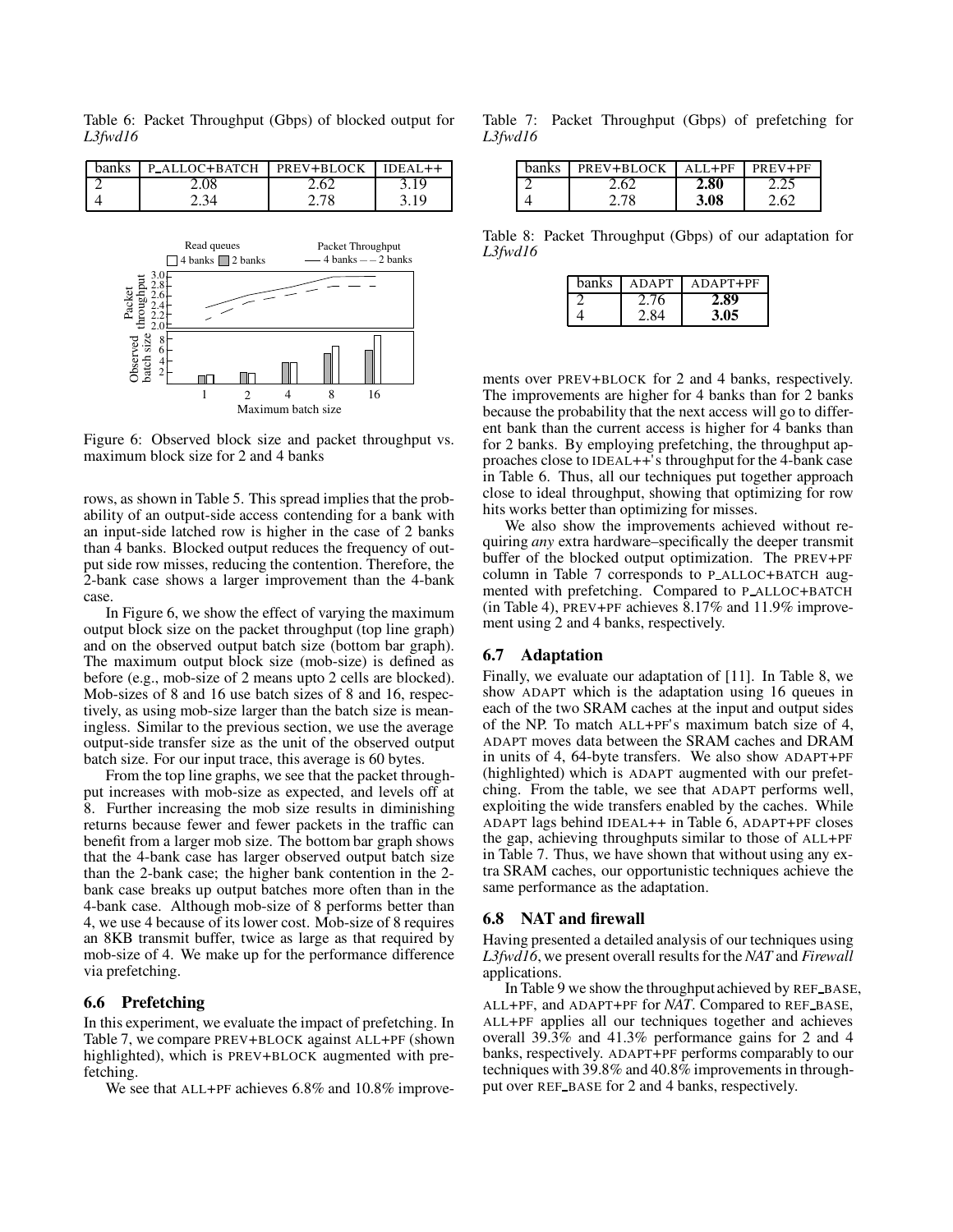Table 9: Packet Throughput (Gbps) for *NAT*

| banks REF_BASE | $AI.I + PF$ | $ADAPT+PF$ |
|----------------|-------------|------------|
| 211            |             | 2.95       |
| 2.13           | 3.01        | 3.00       |

Table 10: Packet Throughput (Gbps) for *Firewall*

| banks REF_BASE | $AI.I + PF$ | $ADAPT+PF$ |
|----------------|-------------|------------|
|                | 2.77        | -977       |
| 2.05           | 2.86        | 2.89       |

Table 10 shows the throughput achieved by REF BASE, ALL+PF, and ADAPT+PF for *Firewall*. We see that the performance gains of ALL+PF are 37.8% and 39.5% for 2 and 4 banks, respectively. ADAPT+PF performs comparably by achieving 37.8% and 40.9% for 2 banks and 4 banks, respectively.

# **6.9 Summary of results**

We see that all our techniques put together achieve on average 42.7% improvement in packet throughput over REF\_BASE for the three applications presented. In Table 11, we compare the overall DRAM bandwidth utilized by REF BASE and by ALL+PF. ALL+PF achieves 96%, 94% and 89% utilization of available peak DRAM bandwidth, for the three applications. In contrast, REF BASE achieves 65%, 66% and 64% utilization of the available DRAM bandwidth.

# **7 Related work**

# **7.1 Software**

Bux et al. [1] point out that NP memory bandwidth is the key bottleneck in achieving high throughput. In a recent paper [23], the authors examine the challenges in programming NPs. They show that an IXP 1200-based, inexpensive router can forward minimum-sized packets at a rate of 3.47 million packets per second. This rate is nearly an order of magnitude higher than those of existing pure PC-based routers. At less aggregate line speeds, they exploit the excess resources available on the IXP 1200 to be used robustly for extra packet processing.

Using batching to avoid context switching overhead has parallels in locality driven co-scheduling policies that have been proposed for operating systems [16].

Table 11: DRAM bandwidth utilization for the three applications

|             | $L3$ fwd16   NAT   Firewall |     |        |
|-------------|-----------------------------|-----|--------|
| REF_BASE    | 65%                         | 66% | 64%    |
| $AI.I + PF$ | 96%                         | 94% | $89\%$ |

# **7.2 Hardware**

We have already made extensive comparisons to [11], which presents a technique suited to high-end routers. The work in [4] also uses an SRAM buffer to improve DRAM latency in a shared-memory ATM switch.

Several papers have proposed DRAM row locality optimizations in general-purpose computer systems [6, 17], and media processors [21]. [17] and [21] optimize for bandwidth by leveraging the fact that L2-cache blocks are large and contiguous in general-purpose computers, and media applications access regular streams of data; NPs do not have L2 caches, and have inherently irregular access patterns due to interference and shuffling. Other DRAMs, such as the Direct Rambus DRAM (DRDRAM), also provide significantly higher bandwidth for row hits than row misses, implying that our optimizations work for these DRAMs as well. In [25], the authors propose locality-aware hardware scheduling schemes to reduce instruction cache misses in NP packet processing. Katevenis [19] proposes an ASIC-based router which uses DRAM to maintain per-flow queues for QoS purposes. The paper employs out-of-order execution techniques to hide DRAM latencies, and uses optimizations to avoid DRAM bank conflicts.

# **7.3 Other packet processing architectures**

Alternatives to a NP-based solution include a traditional PCbased architecture [14] on the low end and a hardware-only router on the high end. There are higher-end routers based on commodity microprocessors [20]. A high-end hardware router—albeit one with fixed functionality—can have a substantially higher forwarding capacity than an NP (see a description in [13]). In comparison to such routers—which may be more appropriate for the backbone—growing demand for functionality on the edge of the network might favor an NP-based solution.

# **8 Conclusion**

DRAM bandwidth is a key bottleneck to higher throughput in network processors. Existing NP systems do not necessarily make use of the peak DRAM bandwidth, which is available only when a majority of references to DRAM are row hits.

We proposed a number of opportunistic techniques to increase row locality and to also reduce the cost of row misses. These techniques were: (1) Locality-sensitive, space-efficient buffer allocation on packet input; (2) reducing input-output interference at the DRAM controller by batching; (3) blocked transfers on packet output; and (4) reducing row miss penalty by prefetching in multi-bank DRAMs. Unlike previousschemes which use SRAM caches to achieve high DRAM bandwidth, our techniques better utilize the existing DRAM bandwidth without incurring the expense of an SRAM cache, wide memory, or special-purpose memory.

Our techniques, evaluated on a cycle accurate simulator of the IXP 1200, improved throughput on average by 42.7%, utilizing nearly peak DRAM bandwidth, for a set of common NP applications processing a real traffic trace. This improvement is representative in that many commercial NPs including the IBM PowerNP [8] and the Motorola C-Port [3] share key DRAM-related features with the IXP 1200. The